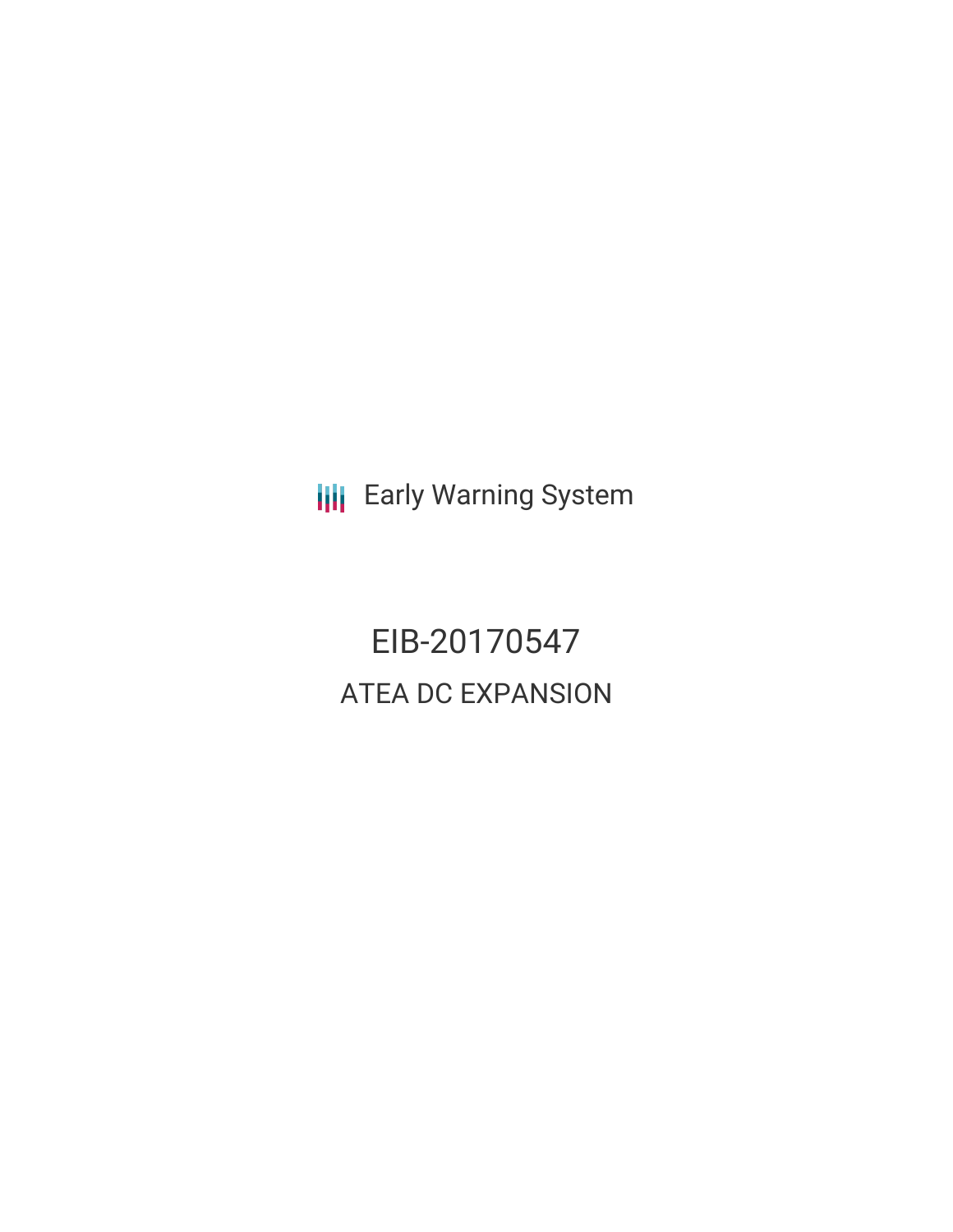# **Quick Facts**

| <b>Countries</b>               | Denmark, Latvia, Lithuania, Sweden |
|--------------------------------|------------------------------------|
| <b>Financial Institutions</b>  | European Investment Bank (EIB)     |
| <b>Status</b>                  | Approved                           |
| <b>Bank Risk Rating</b>        | U                                  |
| <b>Voting Date</b>             | 2018-05-14                         |
| <b>Borrower</b>                | ATEA ASA                           |
| <b>Sectors</b>                 | Communications, Finance            |
| <b>Investment Type(s)</b>      | Loan                               |
| <b>Investment Amount (USD)</b> | \$57.40 million                    |
| <b>Project Cost (USD)</b>      | \$117.14 million                   |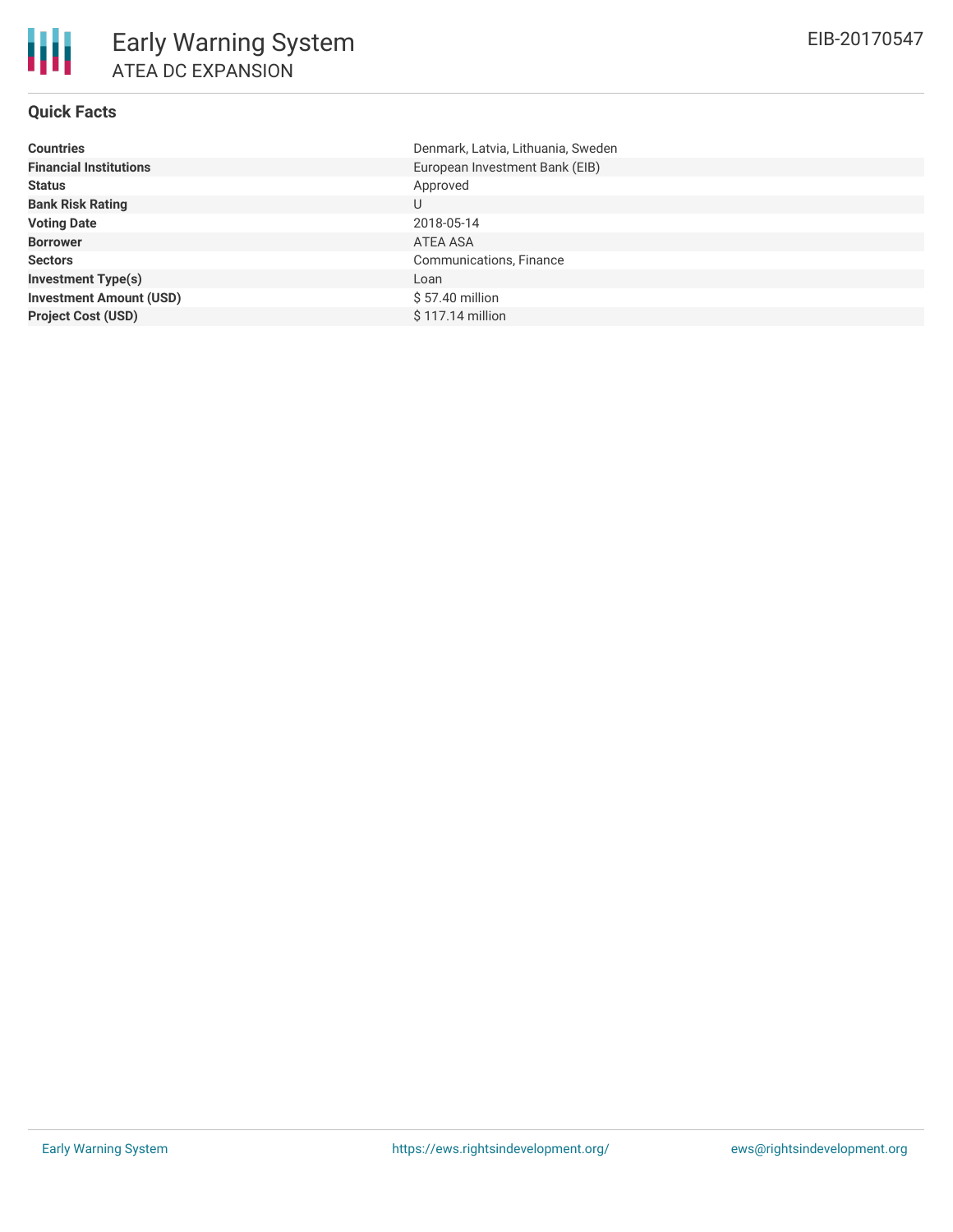

### **Project Description**

The project invests in the new construction of data centres, the expansion of existing ones located in Sweden, Denmark and in the Baltic region, as well as the reform of the company's IT platforms and the automation of a new logistics centre. These investments, in return, will increase the capacity and efficiency of the company in order to provide new cloud solutions and better customer infrastructure services. The implementation is planned during the 2018-2021 period. The increased capacity of the data centres will help the business to grow and offer cloud-based solutions to mainly public clients.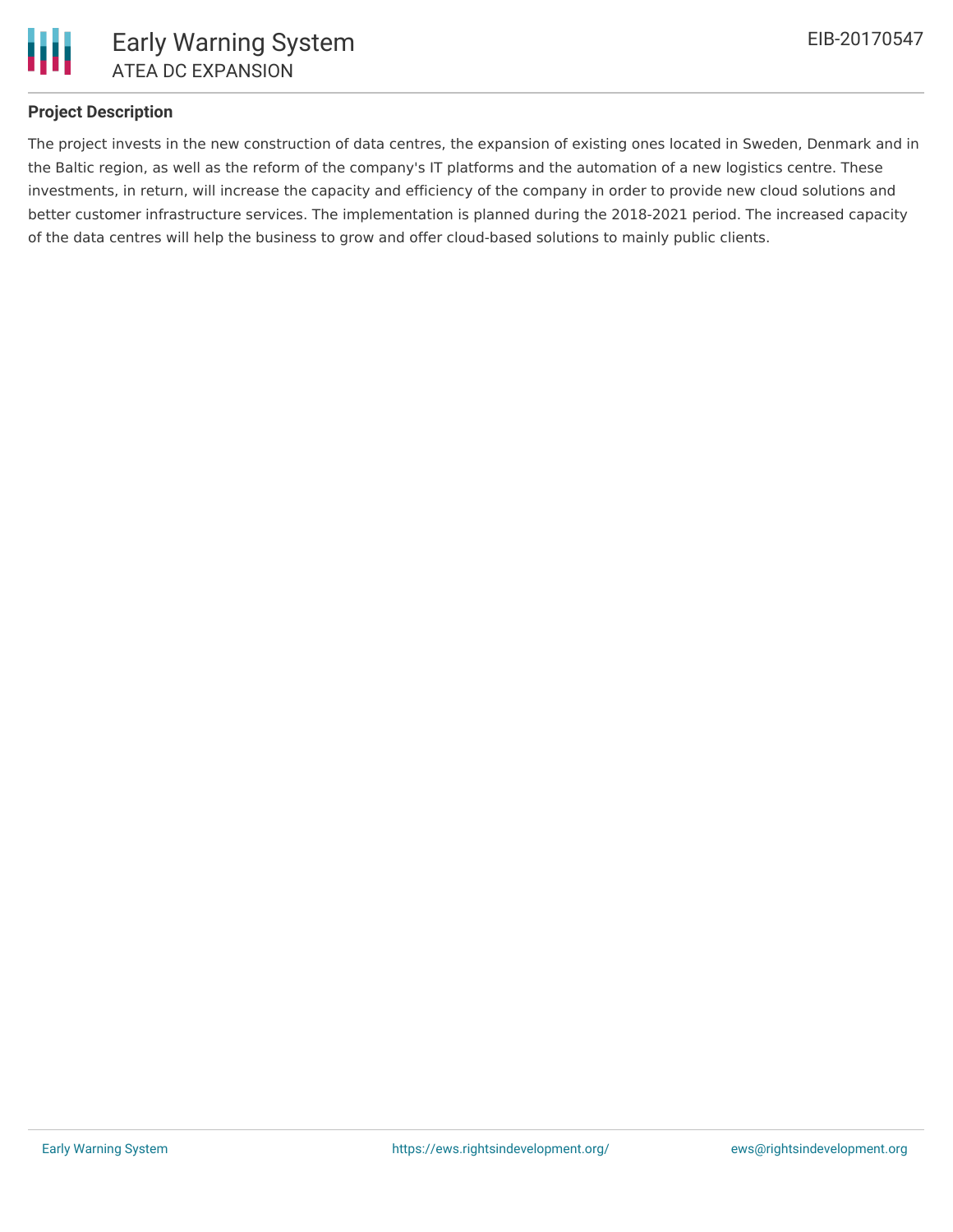

### **Investment Description**

European Investment Bank (EIB)

The promoter has been assessed by EIB as being a private company not operating in the utilities sector and not having a status of a contracting entity, thus not being subject to EU rules on public procurement. The Bank's services will verify details during the project's due diligence.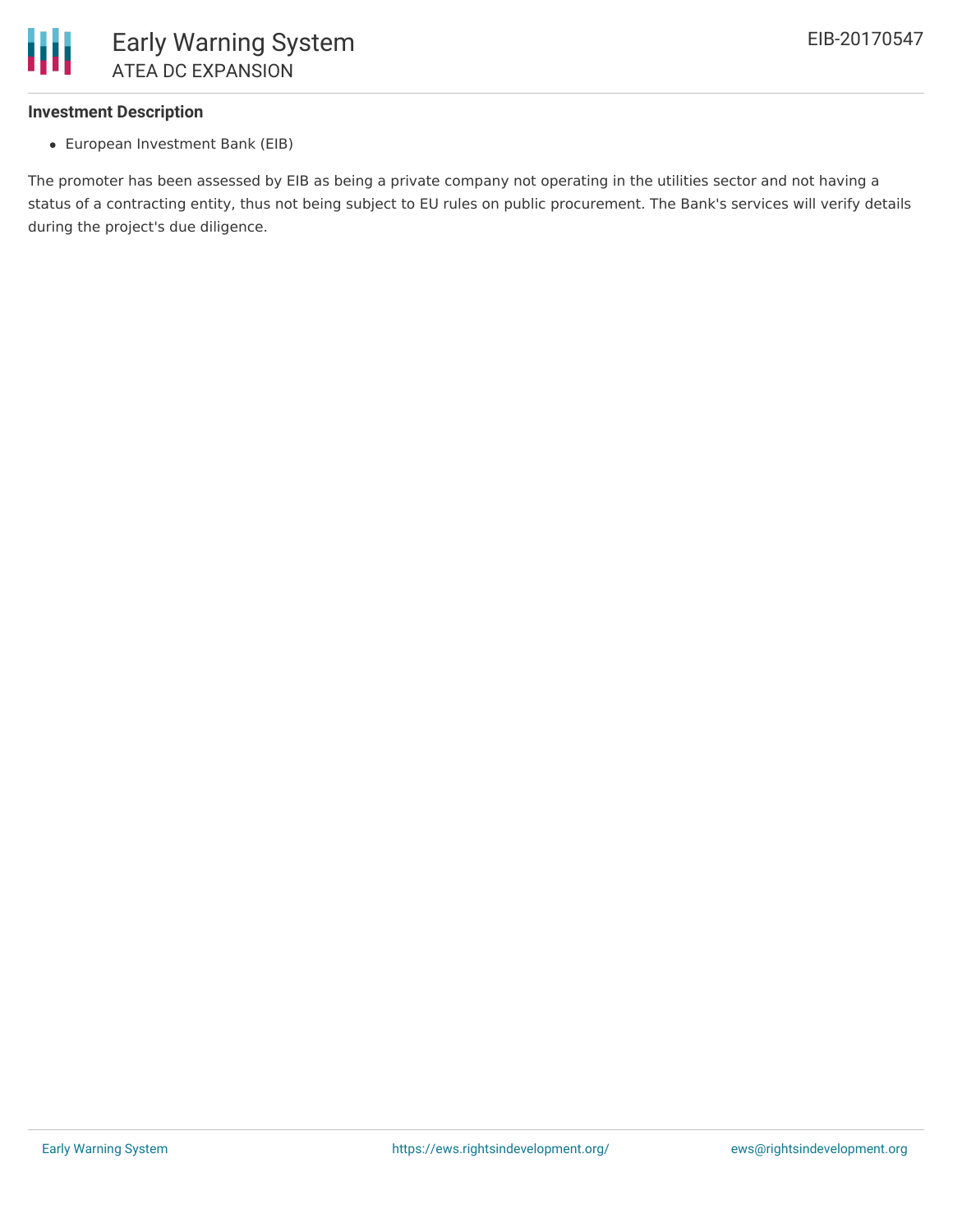## **Contact Information**

\*There is no further information disclosed at this stage of the project\*

### ACCOUNTABILITY MECHANISM OF EIB

The EIB Complaints Mechanism is designed to facilitate and handle complaints against the EIB by individuals, organizations or corporations affected by EIB activities. When exercising the right to lodge a complaint against the EIB, any member of the public has access to a two-tier procedure, one internal - the Complaints Mechanism Office - and one external - the European Ombudsman. A complaint can be lodged via a written communication addressed to the Secretary General of the EIB, via email to the dedicated email address complaints@eib.org, by completing the online complaint form available at the following address: http://www.eib.org/complaints/form, via fax or delivered directly to the EIB Complaints Mechanism Division, any EIB local representation office or any EIB staff. For further details, check:

http://www.eib.org/attachments/strategies/complaints\_mechanism\_policy\_en.pdf

When dissatisfied with a complaint to the EIB Complaints Mechanism, citizens can then turn towards the European Ombudsman. A memorandum of Understanding has been signed between the EIB and the European Ombudsman establishes that citizens (even outside of the EU if the Ombudsman finds their complaint justified) can turn towards the Ombudsman on issues related to 'maladministration' by the EIB. Note that before going to the Ombudsman, an attempt must be made to resolve the case by contacting the EIB. In addition, the complaint must be made within two years of the date when the facts on which your complaint is based became known to you. You can write to the Ombudsman in any of the languages of the European Union. Additional details, including filing requirements and complaint forms, are available at: http://www.ombudsman.europa.eu/atyourservice/interactiveguide.faces